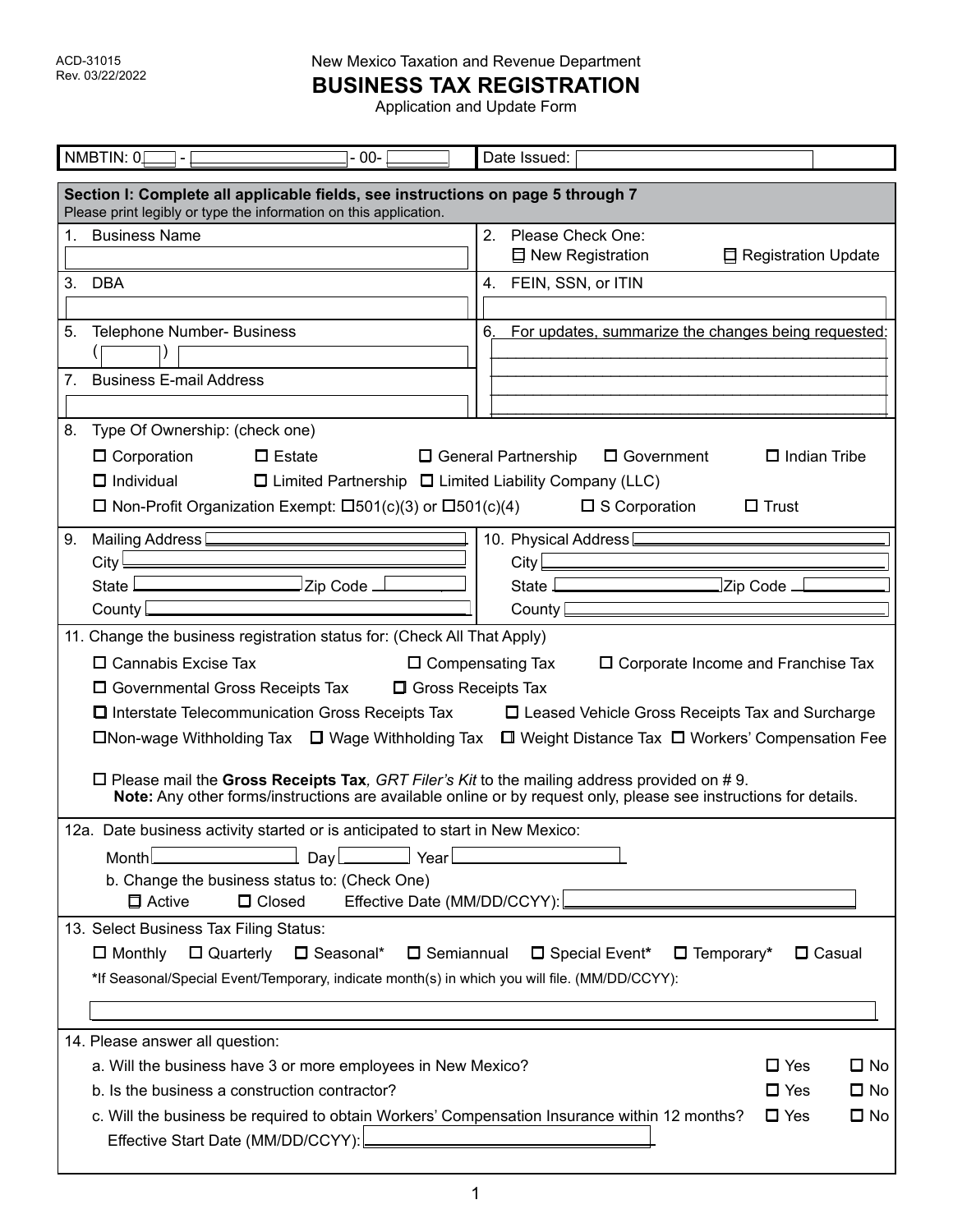# New Mexico Taxation and Revenue Department **BUSINESS TAX REGISTRATION**

| $\square$ Add<br>$\square$ Delete    |                      |  |
|--------------------------------------|----------------------|--|
| <b>First Name</b>                    | Last Name            |  |
|                                      |                      |  |
| Social Security Number (SSN or ITIN) | Title                |  |
|                                      |                      |  |
| Mailing Address (Number and Street)  | <b>Phone Number</b>  |  |
| City, State, and Zip Code            | <b>Email Address</b> |  |
|                                      |                      |  |
| $\Box$ Add<br>$\Box$ Delete          |                      |  |
| <b>First Name</b>                    | Last Name            |  |
|                                      |                      |  |
| Social Security Number (SSN or ITIN) | <b>Title</b>         |  |
|                                      |                      |  |
| Mailing Address (Number and Street)  | <b>Phone Number</b>  |  |
| City, State, and Zip Code            | <b>Email Address</b> |  |
|                                      |                      |  |
| $\square$ Add<br>$\square$ Delete    |                      |  |
| <b>First Name</b>                    | Last Name            |  |
|                                      |                      |  |
| Social Security Number (SSN or ITIN) | Title                |  |
| Mailing Address (Number and Street)  | <b>Phone Number</b>  |  |
|                                      |                      |  |
| City, State, and Zip Code            | <b>Email Address</b> |  |
|                                      |                      |  |
| $\Box$ Add<br>$\Box$ Delete          |                      |  |
| <b>First Name</b>                    | Last Name            |  |
|                                      |                      |  |
| Social Security Number (SSN or ITIN) | Title                |  |
| Mailing Address (Number and Street)  | <b>Phone Number</b>  |  |
|                                      |                      |  |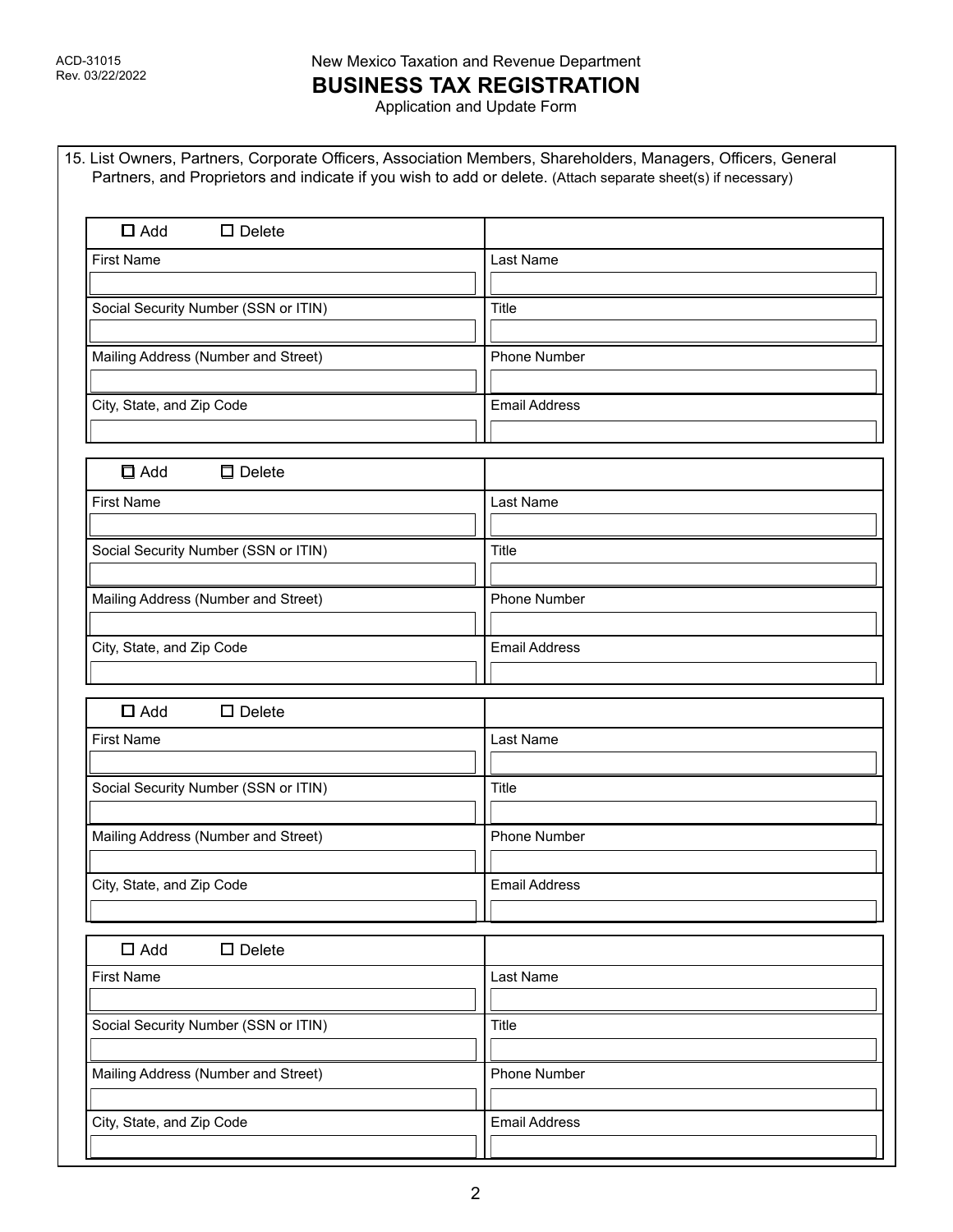**BUSINESS TAX REGISTRATION**

| 16. Method of accounting                                                                                      | 17. Please check all that apply:<br>Yes<br>No<br>a. Does the business have a physical presence in New Mexico?<br>O |                                    |               | ◻                  |                                 |                  |                 |                  |
|---------------------------------------------------------------------------------------------------------------|--------------------------------------------------------------------------------------------------------------------|------------------------------------|---------------|--------------------|---------------------------------|------------------|-----------------|------------------|
| $\Box$ Cash                                                                                                   | b. Is the business a marketplace provider?<br>□                                                                    |                                    |               | ◻                  |                                 |                  |                 |                  |
| <b>DAccrual</b>                                                                                               | c. Is the business a marketplace seller?<br>◘                                                                      |                                    |               | о                  |                                 |                  |                 |                  |
|                                                                                                               |                                                                                                                    |                                    |               |                    |                                 |                  |                 |                  |
| 18. Provide the business NAICS code(s). NAICS codes can be found on your federal return or at www.naics.com.  |                                                                                                                    |                                    |               | $\Box$ Add         | $\square$ Delete                | $\Box$ Change    |                 |                  |
| Also give a brief description of nature of business:                                                          |                                                                                                                    |                                    |               |                    |                                 |                  |                 |                  |
| 19. I declare that the information reported on this form and any attached supplement(s) are true and correct: |                                                                                                                    |                                    |               |                    |                                 |                  |                 |                  |
|                                                                                                               |                                                                                                                    |                                    |               |                    |                                 |                  |                 |                  |
|                                                                                                               |                                                                                                                    |                                    |               |                    |                                 |                  |                 |                  |
| <b>Print Name</b>                                                                                             | Signature                                                                                                          |                                    |               |                    | <b>Title</b>                    |                  | Date            |                  |
| Section II: Complete this section if you answered question 13 as a monthly, quarterly, or semi-annual filer.  |                                                                                                                    |                                    |               |                    |                                 |                  |                 |                  |
| 20. Liquor License Type/Number                                                                                |                                                                                                                    | 21. Secretary of State Business ID |               |                    | 22. Contractor's License Number |                  |                 |                  |
|                                                                                                               | Number                                                                                                             |                                    |               |                    |                                 |                  |                 |                  |
|                                                                                                               |                                                                                                                    |                                    |               |                    |                                 |                  |                 |                  |
| $\Box$ Add<br>$\square$ Delete<br>$\Box$ Change                                                               | $\Box$ Add                                                                                                         | $\square$ Delete                   | $\Box$ Change |                    | $\Box$ Add                      | $\square$ Delete |                 | $\square$ Change |
| <b>Special Tax Programs:</b>                                                                                  |                                                                                                                    |                                    |               |                    |                                 |                  | Yes             | <b>No</b>        |
| 23. Will business sell Gasoline? Note: Bond may be required.                                                  |                                                                                                                    |                                    |               |                    |                                 | $23. \Box$       |                 | ◘                |
| $\Box$ Distributor<br>If yes, is business:                                                                    |                                                                                                                    | $\Box$ Indian Tribal               |               |                    | □ Rack Operator                 |                  |                 |                  |
| $\Box$ Retailer                                                                                               |                                                                                                                    | $\square$ Wholesaler               |               |                    |                                 |                  |                 |                  |
| 24. Will business sell Special Fuels? Note: Bond may be required.                                             |                                                                                                                    |                                    |               |                    |                                 | 24. $\square$    |                 | □                |
| $\square$ Supplier<br>If yes, is business:                                                                    |                                                                                                                    | <b>D</b> Wholesaler                |               |                    | □ Rack Operator                 |                  |                 |                  |
| $\square$ Retailer                                                                                            |                                                                                                                    |                                    |               |                    |                                 |                  |                 |                  |
| 25. Will business sell Cigarettes?                                                                            |                                                                                                                    |                                    |               |                    |                                 | $25.$ $\square$  |                 | О                |
| If yes, is business:<br>D Distributor                                                                         |                                                                                                                    | $\square$ Manufacturer             |               | $\Box$ Retailer    |                                 |                  |                 |                  |
| $\square$ Wholesaler                                                                                          |                                                                                                                    |                                    |               |                    |                                 |                  |                 |                  |
| 26. Will business sell Tobacco Products?                                                                      |                                                                                                                    |                                    |               |                    |                                 | 26. □            |                 | □                |
| $\Box$ Distributor<br>If yes, is business:                                                                    |                                                                                                                    | $\square$ Manufacturer             |               | $\square$ Retailer |                                 |                  |                 |                  |
| $\square$ Wholesaler                                                                                          |                                                                                                                    |                                    |               |                    |                                 |                  |                 |                  |
| 27. Will business be a Water Producer?                                                                        |                                                                                                                    |                                    |               |                    |                                 | $27.$ $\square$  |                 |                  |
| If yes, Type of Water System: J                                                                               |                                                                                                                    |                                    |               |                    |                                 |                  |                 |                  |
| 28. Will business be involved in Gaming Activities?                                                           |                                                                                                                    |                                    |               |                    |                                 | 28. $\square$    |                 | O                |
| □ Bingo and Raffle<br>If yes, is business:                                                                    |                                                                                                                    | D Distributor                      |               |                    | □ Gaming Operator               |                  |                 |                  |
| $\square$ Manufacturer                                                                                        |                                                                                                                    |                                    |               |                    |                                 |                  |                 |                  |
| 29. Will business sell Liquor?                                                                                |                                                                                                                    |                                    |               |                    |                                 | 29. $\square$    |                 | $\Box$           |
| If yes, if business:<br>D Direct Shipper                                                                      |                                                                                                                    | $\square$ Manufacturer             |               | $\square$ Retailer |                                 |                  |                 |                  |
| <b>U</b> Wholesaler                                                                                           |                                                                                                                    |                                    |               |                    |                                 |                  |                 |                  |
| 30. Will business sell Prepaid Wireless Communication, Landline, or Wireless Services?                        |                                                                                                                    |                                    |               |                    |                                 | 30. $\square$    |                 | □                |
| If yes, E-911 registration is required.                                                                       |                                                                                                                    |                                    |               |                    |                                 |                  |                 |                  |
| <b>Natural Resources:</b>                                                                                     |                                                                                                                    |                                    |               |                    |                                 |                  | $31.$ $\square$ | 0                |
| 31. Will business engage in Severing Natural Resources?                                                       |                                                                                                                    |                                    |               |                    |                                 |                  |                 | $\Box$           |
| 32. Will business engage in Processing Natural Resources?<br>$32. \square$<br>Oil and Gas:                    |                                                                                                                    |                                    |               |                    |                                 |                  |                 |                  |
| 33. Will business be a Natural Gas Processor?                                                                 |                                                                                                                    |                                    |               |                    |                                 |                  | 33. $\Box$      | □                |
| 34. Will business be an Oil and Gas Taxes Filer?                                                              |                                                                                                                    |                                    |               |                    |                                 |                  | 34. □           | $\Box$           |
| 35. Will business be a Master Operator (Equipment tax)?                                                       |                                                                                                                    |                                    |               |                    |                                 |                  | 35. $\Box$      | Ο                |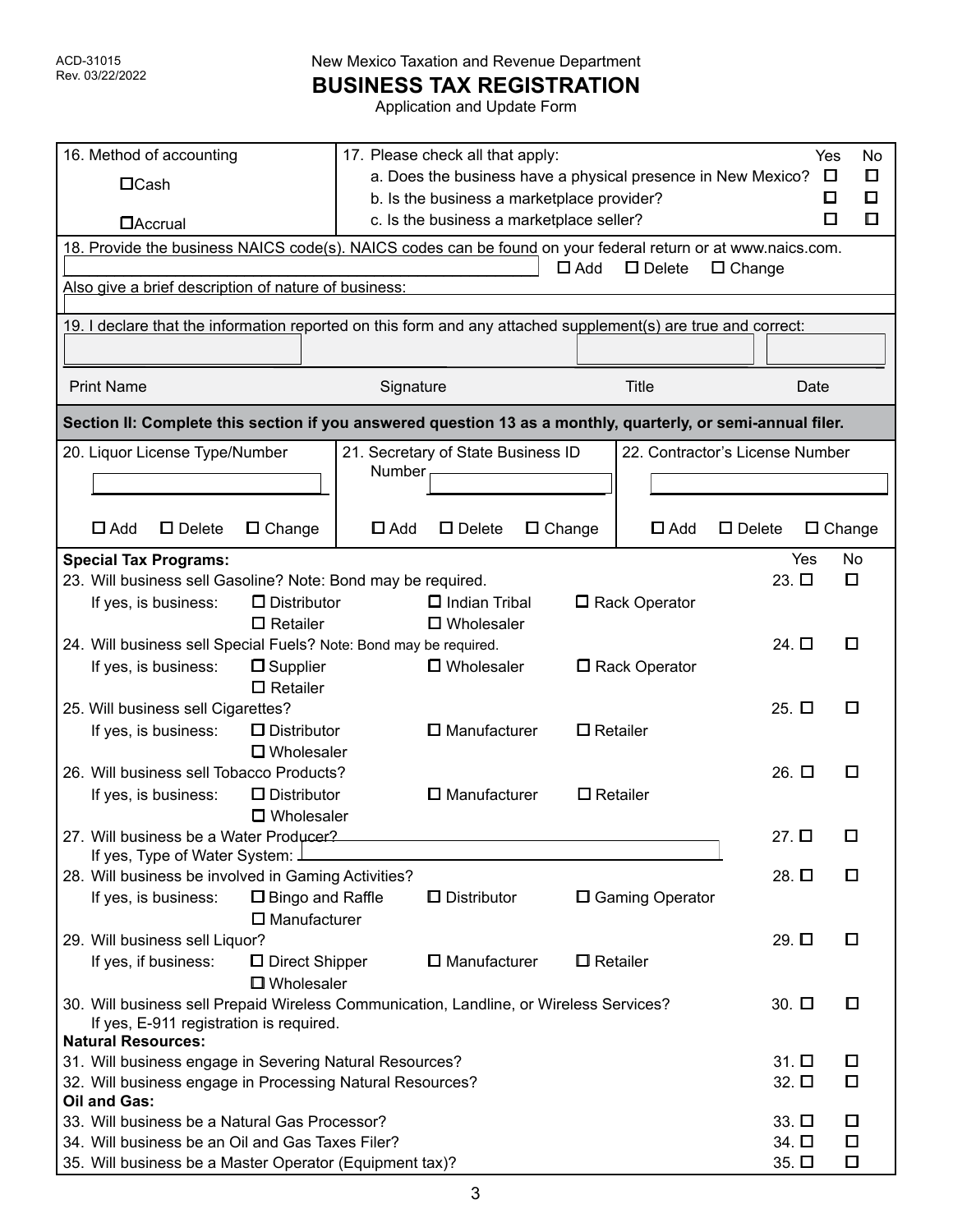**BUSINESS TAX REGISTRATION**

| 36. If applicable, provide former<br>owner's:                                                                                                                                                                                    | 37. Are you operating any other<br>business(es) in New Mexico?                                                        |                                    | 38. Primary type of business in NM<br>(Check all that apply)                                                                                                                                                        |                                                                                                                                                                                          |  |  |
|----------------------------------------------------------------------------------------------------------------------------------------------------------------------------------------------------------------------------------|-----------------------------------------------------------------------------------------------------------------------|------------------------------------|---------------------------------------------------------------------------------------------------------------------------------------------------------------------------------------------------------------------|------------------------------------------------------------------------------------------------------------------------------------------------------------------------------------------|--|--|
| NMBTIN:                                                                                                                                                                                                                          | $\Box$ Yes                                                                                                            | Add                                | Delete                                                                                                                                                                                                              |                                                                                                                                                                                          |  |  |
|                                                                                                                                                                                                                                  | $\square$ No<br>If yes, provide:                                                                                      | $\Box$                             | $\Box$                                                                                                                                                                                                              | Accommodation, Food Ser-<br>vices, and Drinking Places                                                                                                                                   |  |  |
| <b>Business Name:</b>                                                                                                                                                                                                            | NMBTIN.                                                                                                               | $\Box$                             | □                                                                                                                                                                                                                   | Administrative and Support<br>Services                                                                                                                                                   |  |  |
|                                                                                                                                                                                                                                  | <b>Business Name:</b>                                                                                                 | □                                  | П                                                                                                                                                                                                                   | Agriculture, Forestry,<br>Fishing and Hunting                                                                                                                                            |  |  |
| 39. Is the business a Government Entity?                                                                                                                                                                                         | $\Box$ No<br>$\Box$ Yes                                                                                               | □                                  | 0                                                                                                                                                                                                                   | Arts, Entertainment and<br><b>Recreation Management</b>                                                                                                                                  |  |  |
| 40. Is the business a Government Hospital?                                                                                                                                                                                       | $\square$ No<br>$\Box$ Yes                                                                                            | □                                  | П                                                                                                                                                                                                                   | Construction                                                                                                                                                                             |  |  |
| 41. Is the business a Non-Profit Hospital?                                                                                                                                                                                       | $\Box$ No<br>$\Box$ Yes                                                                                               | П                                  | п                                                                                                                                                                                                                   | <b>Educational Services</b>                                                                                                                                                              |  |  |
| 42. Is the business a Retail Food Store?                                                                                                                                                                                         | $\square$ No<br>$\Box$ Yes                                                                                            | □                                  | □                                                                                                                                                                                                                   | <b>Extraction of Natural</b>                                                                                                                                                             |  |  |
| 43. Is the business a Health Care Practitioner who will deduct receipts under                                                                                                                                                    |                                                                                                                       |                                    |                                                                                                                                                                                                                     | Resources                                                                                                                                                                                |  |  |
| Section 7-9-93 NMSA 1978?                                                                                                                                                                                                        | $\square$ No<br>$\Box$ Yes                                                                                            | □                                  | п                                                                                                                                                                                                                   | Finance and Insurance                                                                                                                                                                    |  |  |
| If yes, please briefly explain the type of health care services provided.                                                                                                                                                        |                                                                                                                       | □                                  | $\Box$                                                                                                                                                                                                              | Health Care and<br>Social Assistance                                                                                                                                                     |  |  |
|                                                                                                                                                                                                                                  |                                                                                                                       | □                                  | □                                                                                                                                                                                                                   | Information                                                                                                                                                                              |  |  |
|                                                                                                                                                                                                                                  |                                                                                                                       | $\Box$                             | п                                                                                                                                                                                                                   | Manufacturing                                                                                                                                                                            |  |  |
| Effective date (MM/DD/CCYY):<br>Explain where the payments that will be deducted are coming from:                                                                                                                                |                                                                                                                       |                                    | $\Box$                                                                                                                                                                                                              | Oil and Gas Extraction and<br>Processing                                                                                                                                                 |  |  |
|                                                                                                                                                                                                                                  |                                                                                                                       | □                                  | $\Box$                                                                                                                                                                                                              | Professional, Scientific and<br><b>Technical Services</b>                                                                                                                                |  |  |
| 44. Health Care Quality Surcharge: See instructions                                                                                                                                                                              |                                                                                                                       | □                                  | □                                                                                                                                                                                                                   | Real Estate and Leasing of<br><b>Real Property</b>                                                                                                                                       |  |  |
| Is this business a health care facility?<br>If yes, provide:                                                                                                                                                                     | $\square$ No<br>$\Box$ Yes                                                                                            | □                                  | □                                                                                                                                                                                                                   | Rental and Leasing of Tan-<br>gible Personal Property                                                                                                                                    |  |  |
| New Mexico Department of Health License Number                                                                                                                                                                                   |                                                                                                                       | □                                  | п                                                                                                                                                                                                                   | <b>Retail Trade</b>                                                                                                                                                                      |  |  |
| List the following:                                                                                                                                                                                                              |                                                                                                                       | □                                  | $\Box$                                                                                                                                                                                                              | Transportation and Ware-<br>housing                                                                                                                                                      |  |  |
| DBA:                                                                                                                                                                                                                             |                                                                                                                       | $\Box$                             | П                                                                                                                                                                                                                   | <b>Utilities</b>                                                                                                                                                                         |  |  |
| Administrator Name:                                                                                                                                                                                                              |                                                                                                                       | П                                  | п                                                                                                                                                                                                                   | <b>Wholesale Trade</b>                                                                                                                                                                   |  |  |
| Administrator Phone Number:                                                                                                                                                                                                      |                                                                                                                       | □                                  | П                                                                                                                                                                                                                   | <b>Other Services</b>                                                                                                                                                                    |  |  |
| <b>Administrator Email Address:</b>                                                                                                                                                                                              |                                                                                                                       |                                    |                                                                                                                                                                                                                     |                                                                                                                                                                                          |  |  |
| 45. Insurance Premium Tax:<br>Is this business licensed through the Office of the Superintendent of<br>Insurance? $\Box$ Yes<br>$\square$ No<br>If yes, provide:<br>National Association of Insurance Commissions (NAIC) Number: |                                                                                                                       |                                    | 46. Cannabis Excise Tax:<br>Is this business licensed through<br>the Cannabis Control Division of the<br>Regulation & Licensing Department?<br>$\Box$ No<br>$\square$ Yes<br>If yes, check all licenses that apply: |                                                                                                                                                                                          |  |  |
| Check all that apply:<br>□ Bail Bonds<br>$\Box$ Casualty<br>$\Box$ Life and Health<br>$\Box$ Property<br>Surplus Lines?<br>If yes, provide National Producer Number (NPN)<br>Check all that apply: $\Box$ Agency                 | $\Box$ Risk Retention Group (RRG)<br>$\Box$ Vehicle<br>$\Box$ Yes<br>$\square$ No<br>$\Box$ Agent<br>$\square$ Broker | Issuance date:<br>Expiration date: |                                                                                                                                                                                                                     | □ Cannabis retailer<br><b>OIntegrated Cannabis Microbusiness</b><br><b>OVertically Integrated Cannabis</b><br>Provide at least one license ID:<br>Attachment required: see instructions. |  |  |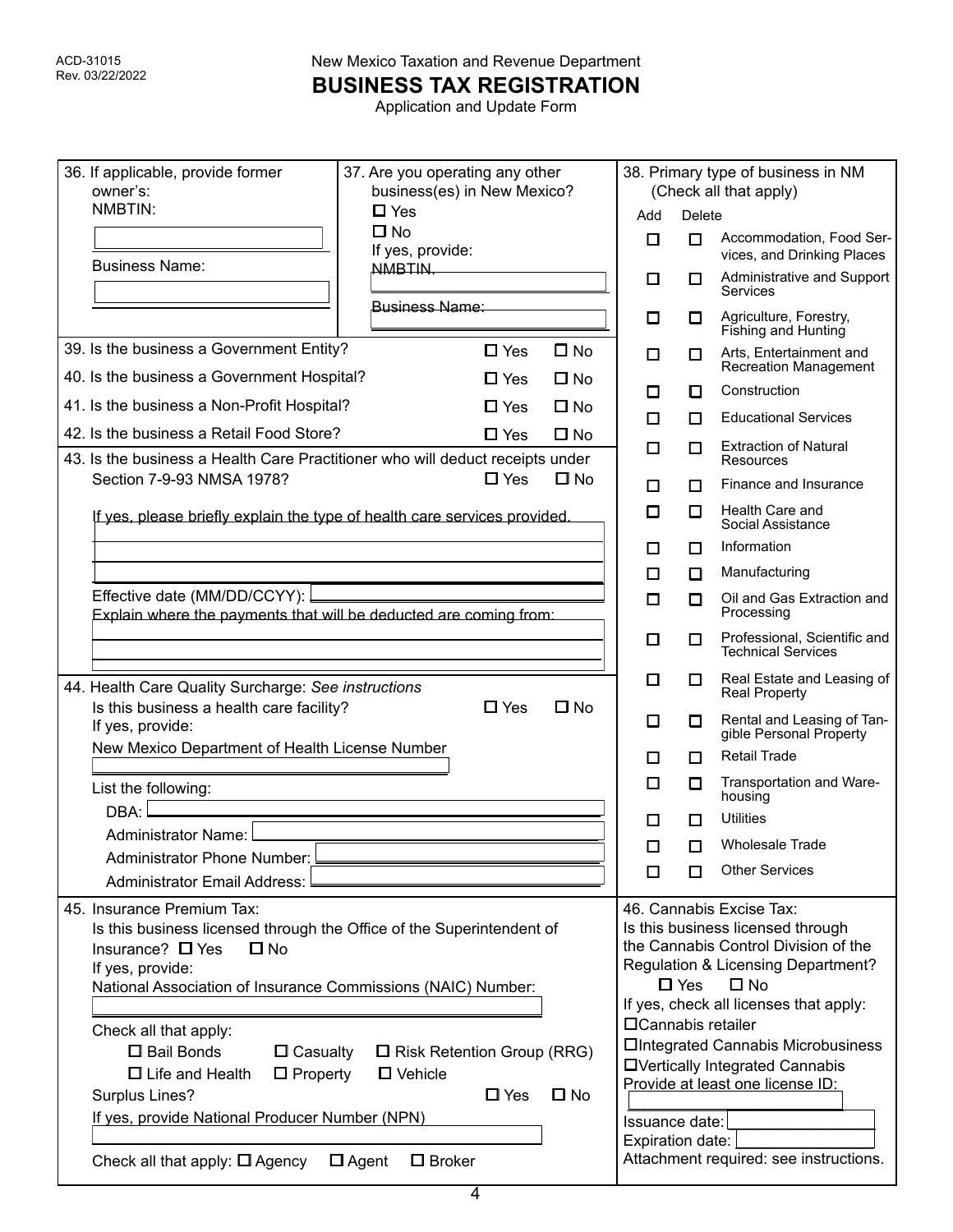**BUSINESS TAX REGISTRATION**

**Instructions** 

## **Who is required to submit ACD-31015**

This Business Tax Registration Application & Update Form is for the following tax programs: Cigarette, Compensating, E911 Service, Gaming Taxes, Gasoline, Gross Receipts, Special Fuels, Tobacco Products, Withholding, Workers Compensation Fee, Master of Operations, Natural Gas, Resources, Severance, Special Fuels, Tobacco Products, Telecommunications Relay Service, and Water Producer. Registration is required by New Mexico Statute, Section 7-1-12 NMSA 1978. Supplemental information and general instructions on reporting will be provided to you.

Should you need assistance completing this application, please contact the Department:

Phone:1-866-285-2996

Once the completed forms and attachments have been reviewed and processed a registration certificate will be mailed to the address provided.

## **New Applications**

Please complete the form in full. All attachments must contain the business name. Mark questions which do not apply with n/a (not applicable).

Provide completed pages 1 through 3 to the:

NM Taxation and Revenue Department Attn: Compliance Registration Unit PO Box 8485 Albuquerque, NM 87198-8485

# **Apply for a Business Tax ID Online**

You can apply for a New Mexico Business Tax Identification Number (NMBTIN) online using the Departments website, Taxpayer Access Point (TAP) <https://tap.state.nm.us>. From the TAP homepage, under **Businesses** select Apply for a New Mexico Business Tax ID. Follow the steps to complete the business registration.

# **Updating Business Registration**

If this is an update to an existing registration, answer questions 1 through 4 and then any additional fields where changes are being made.

# **Forms and Instructions**

The Department provides all forms and instructions on the **Forms & Publications** page for all tax programs, [https://](https://www.tax.newmexico.gov/forms-publications/) [www.tax.newmexico.gov/forms-publications/\)](https://www.tax.newmexico.gov/forms-publications/).

If you wish to receive the semi-annual Gross Receipts Tax forms and instructions*, GRT Filer's Kit*, please check the box on 11 of the Business Tax Registration. If you need forms mailed to you, please call the Department's call center at: 1-866-285-2996.

#### **Line Instructions**

## **Section I**

- 1. Enter business name of the entity. If business name is an individual's name, enter first name, middle initial, and last name. If you are updating the legal name, provide a letter from the IRS showing the correct name and Federal ID number, or a copy of the individual's social security card if a sole proprietor.
- 2. Please mark the appropriate box indicating if this is a new registration or an update to an existing registration. **Note:** If updating existing registration provide the NMB-TIN and Date Issued at the top of page 1 in the space provided.
- 3. If entity operates under a different name than the business name, list the name the business is "doing business as" (DBA).
- 4. Enter Federal ID Number (FEIN), Social Security Number (SSN), or Individual Taxpayer Identification Number  $(ITIN)$ .
- 5. Enter the business telephone number.
- 6. Enter a summary of the changes being requested on the form.
- 7. Enter business e-mail address.
- 8. Check the type of ownership for the business you are registering (choose only one). If non-profit, please indicate if you are a  $501(c)(3)$  or  $(c)(4)$  and include letter of determination from the IRS.
- 9. Enter the address at which the business will receive mail from the Department (registration certificate, etc.).
- 10. Specify the physical location address of the business. (Not a PO Box). If you have multiple locations, please attach an additional sheet.
- 11. Specify the tax program(s) you wish to change the business registration status for 12a and 12b. Each of these tax programs have Forms and Instructions please see the instructions for more detailed information.

a) Cannabis Excise Tax- is an excise tax imposed on persons selling adult-use cannabis at retail.

b) Compensating Tax- is an excise tax imposed on persons using property or services in New Mexico as derived in Section 7-9-7 NMSA.

c) Corporate Income and Franchise Tax- is imposed on every corporation and unitary group of corporations with income from activities of sources in New Mexico with a Federal filing requirement.

d) Gross Receipts Tax- is imposed on persons engaged in business in New Mexico for the privilege of doing business in New Mexico.

e) Governmental Gross Receipts Tax- is imposed on the receipts of New Mexico state and local government agencies, institutions, instrumentality or political subdivision for the privilege of engaging in certain activities.

f) Interstate Telecommunications Gross Receipts Taxis imposed on persons engaged in business in New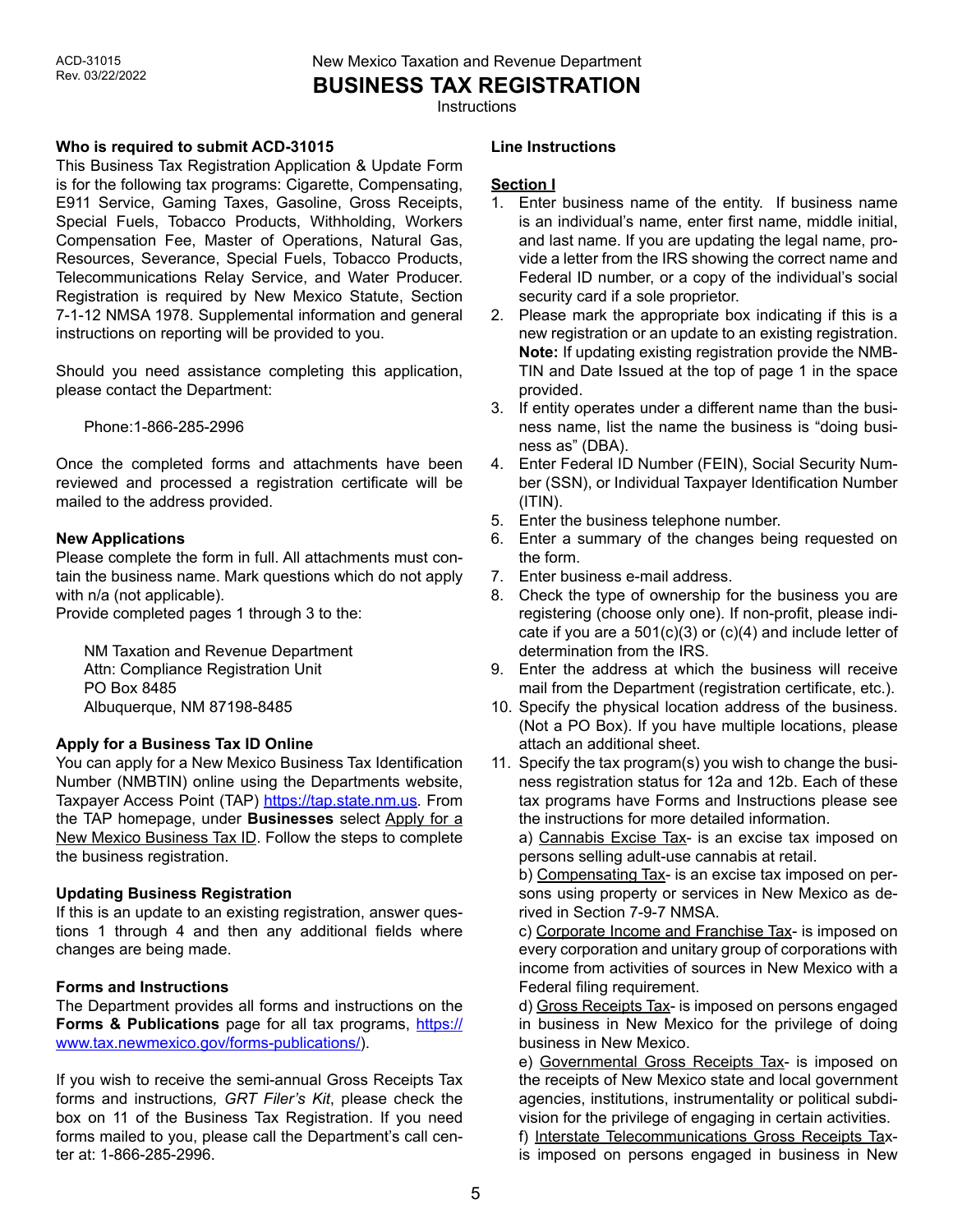**Instructions** 

Mexico for the privilege of doing business of providing interstate telecommunication service in New Mexico.

g) Leased Vehicle Gross Receipts Tax and Surchargeis imposed in addition to gross receipts tax on the receipts of a lessor of automobiles.

h) Non-wage Withholding Tax- is imposed on individuals who withhold New Mexico withholding tax from payments for pension and annuities, gambling winnings, or some other purpose that does not include wages paid to employees.

i) Wage Withholding Tax- is imposed on employers who withhold New Mexico tax from their employees.

j) Weight Distance Tax- is imposed on registrants, owners, and operators of most motor vehicles having a declared gross weight or gross vehicle weight over 26,000 pounds and using highways in New Mexico.

k) Workers' Compensation Fee- is imposed on every employer who is covered by the Workers' Compensation Act, whether by requirement or election.

12. a) Enter the date you initially derived receipts from performing services, selling property in New Mexico or leasing property employed in New Mexico; or the date you anticipate deriving such receipts; or the period in which the taxable event occurs. Enter month, day and year.

b) Enter the date business will close if you check TEM-PORARY or SPECIAL EVENT on filing status in box 13. If closing a business, request a Letter of Good Standing or a Certificate of No Tax Due.

13. Filing status: Please select the appropriate filing status for reporting, submitting and paying the business's combined gross receipts, compensating and withholding taxes.

a) Monthly - due by the 25th of the following month if combined taxes due average more than \$200 per month, or if you wish to file monthly regardless of the amount due.

b) Quarterly – due by the 25th of the month following the end of the quarter if combined taxes due for the quarter are less than \$600 or an average of less than \$200 per month in the quarter. Quarters are January - March; April - June; July - September; October - December.

c) Semiannually – due by the 25th of the month following the end of the 6-month period if combined taxes due are less than \$1,200 for the semiannual period or an average less than \$200 per month for the 6-month period. Semiannual periods are January - June; July – December.

d) Seasonal – indicate month(s) for which you will be filing. The month in which the business files must be a period in which the registration is active.

e) Temporary – enter close date on # 12b. The month in which the business files must be a period in which the registration is active.

f) Special event – enter close date on # 12b. The month

in which the business files must be a period in which the registration is active.

g) Casual- due by the 25th of the following month if relevant business activity has occurred and the taxpayer has an obligation to report it to TRD. **Note:** Filing status is for non-profits and Compensating Tax only.

14. a) Indicate whether or not you will have 3 or more employees in New Mexico.

b) Indicate whether the business is a construction contractor.

c) Indicate whether or not you will be required to pay the Workers' Compensation fee to New Mexico. Every employer who is covered by the Workers' Compensation Act, whether by requirement or election must file and pay the assessment fee and file form RPD-41054 Workers' Compensation Fee Form (WC-1). For more information contact the Workers' Compensation Administration at (505) 841-6000 or [https://workerscomp.](https://workerscomp.nm.gov) [nm.gov](https://workerscomp.nm.gov).

- 15. Required: Enter the Social Security Number (SSN) or Individual Tax Identification Number (ITIN) for individuals; Name and Title, Address, Phone #, and E-mail address for all Owners, Partners, Corporate Officers, Association Members, Shareholders, Managers, Officers, General Partners, and Proprietors. This information is required. Attached additional pages if necessary.
- 16. Check the method of accounting used by the business. a) Cash - report all cash and other consideration received but exclude any sales on account (charge sales) until payment is received.

b) Accrual - report all sales transactions, including cash sales and sales on account (charge sales) but exclude cash received on payment of accounts receivable.

17. a) Indicate if the business has physical presence in New Mexico.

b) Indicate if the business is a marketplace provider, meaning a person who facilitates the sale, lease or license of tangible personal property or services or license for use of real property on a marketplace seller's behalf, or on the marketplace provider's own behalf by listing or advertising the sale, or collecting payment from the customer and transmitting payment to the seller. c) Indicate if the business is a marketplace seller, meaning a person who sells, leases or licenses tangible personal property or services or licenses the use of real property through a marketplace provider.

- 18. Provide the business NAICS code. NAICS codes can be found on your federal return or at www.naics.com. You may list as many as needed with a minimum of one code. Be sure to indicate if you are adding, deleting or changing the code by selecting the appropriate box. Also briefly describe the nature of the type(s) of business in which you will be engaging.
- 19. The application should be signed by an Owner, Partner, Corporate Officer, Association Member, Shareholder, or